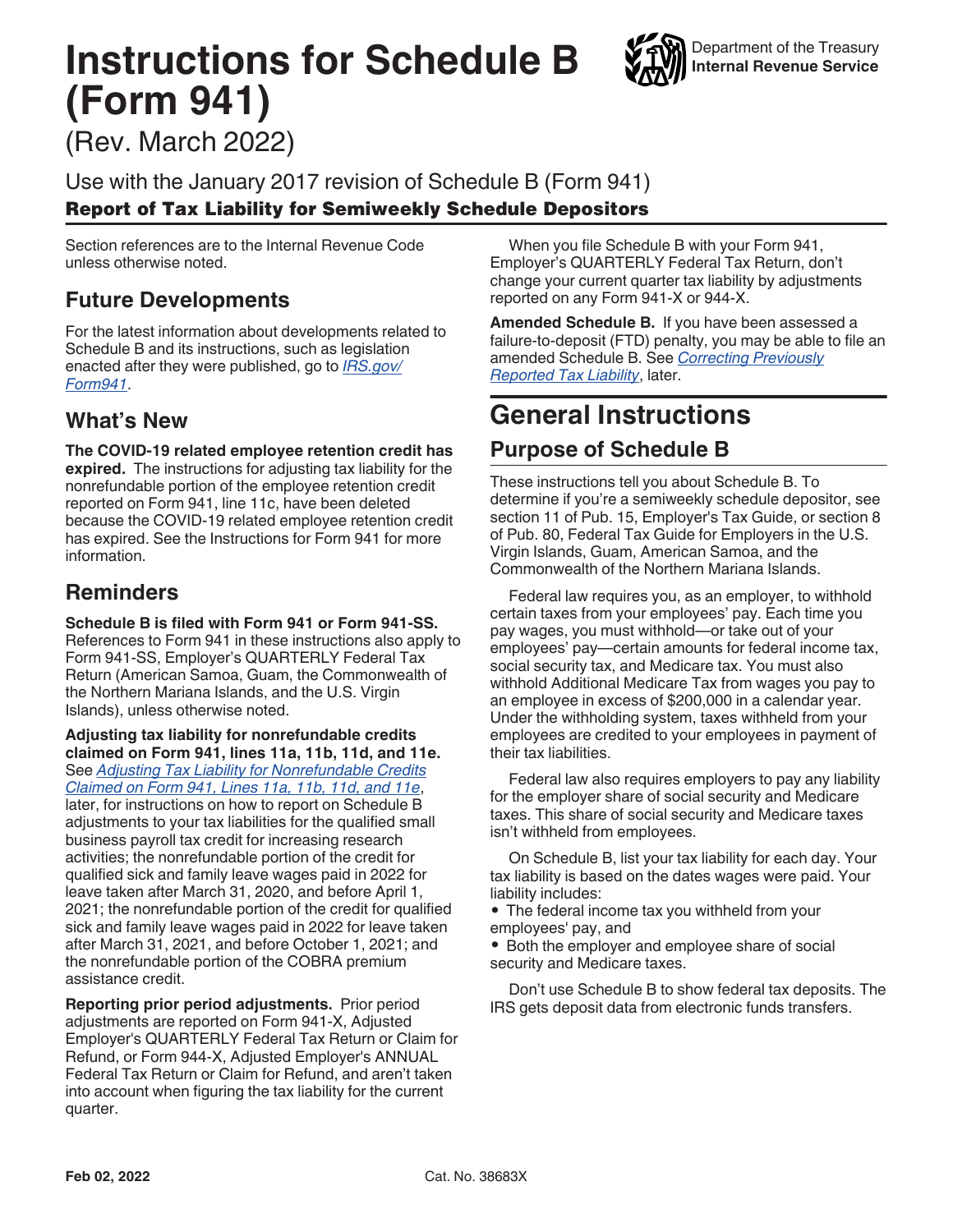*The IRS uses Schedule B to determine if you've deposited your federal employment tax liabilities*  **deposited your federal employment tax lives on time. If you're a semiweekly schedule** *depositor and you don't properly complete and file your Schedule B with Form 941, the IRS may propose an "averaged" FTD penalty. See* Deposit Penalties *in section 11 of Pub. 15 or section 8 of Pub. 80 for more information.*

## **Who Must File?**

File Schedule B if you're a semiweekly schedule depositor. You're a semiweekly schedule depositor if you reported more than \$50,000 of employment taxes in the lookback period or accumulated a tax liability of \$100,000 or more on any given day in the current or prior calendar year. If you became a semiweekly schedule depositor during the quarter, you must complete Schedule B for the entire quarter. See section 11 of Pub. 15 or section 8 of Pub. 80 for more information. The \$100,000 tax liability threshold requiring a next-day deposit is determined before you consider any reduction of your liability for nonrefundable credits. For more information, including an example, see frequently asked question 17 at *[IRS.gov/](https://www.irs.gov/etd) [ETD](https://www.irs.gov/etd)*.

See the Instructions for Form 941 if you became a semiweekly schedule depositor for 2022 under the \$100,000 Next-Day Deposit Rule **solely** as a result of the relief provided in Notice 2021-65, 2021-51 I.R.B. 880, available at *[IRS.gov/irb/2021-51\\_IRB#NOT-2021-65](https://www.irs.gov/irb/2021-51_IRB#NOT-2021-65)*, regarding the early termination of the employee retention credit for the fourth quarter of 2021.



*Don't complete Schedule B if you have a tax liability on Form 941, line 12, that is less than s s 2,500 during the quarter.* 

## **When Must You File?**

Schedule B is filed with Form 941. Therefore, the due date of Schedule B is the same as the due date for the applicable Form 941. In some situations, Schedule B may be filed with Form 941-X. See *[Form 941-X](#page-3-0)*, later, for details.

Don't file Schedule B as an attachment to Form 944, Employer's ANNUAL Federal Tax Return. Instead, if you're a semiweekly schedule depositor that is required to file a report of tax liability with Form 944, use Form 945-A, Annual Record of Federal Tax Liability.

## **Specific Instructions Completing Schedule B**

#### **Enter Your Business Information**

Carefully enter your employer identification number (EIN) and name at the top of the schedule. Make sure that they exactly match the name of your business and the EIN that the IRS assigned to your business and also agree with the name and EIN shown on the attached Form 941 or Form 941-X.

#### **Calendar Year**

Enter the calendar year that applies to the quarter checked.

#### **Check the Box for the Quarter**

Under *Report for this Quarter* at the top of Schedule B, check the appropriate box of the quarter for which you're filing this schedule. Make sure the quarter checked on the top of the Schedule B matches the quarter checked on your Form 941 or Form 941-X.

#### **Enter Your Tax Liability by Month**

Schedule B is divided into the 3 months that make up a quarter of a year. Each month has 31 numbered spaces that correspond to the dates of a typical month. Enter your tax liabilities in the spaces that correspond to the dates you paid wages to your employees, not the date payroll liabilities were accrued or deposits were made.

For example, if your payroll period ended on March 31, 2022, and you paid the wages for that period on April 2, 2022, you would:

• Go to Month 1 (because April is the first month of the quarter), and

• Enter your tax liability on line 2 (because line 2 represents the second day of the month).



*Make sure you have checked the appropriate box in Part 2 of Form 941 to show that you're a semiweekly schedule depositor.*

**Example 1.** Cedar Co. is a semiweekly schedule depositor that pays wages for each month on the last day of the month. On December 24, 2022, Cedar Co. also paid its employees year-end bonuses (subject to employment taxes). Cedar Co. must report employment tax liabilities on Schedule B for the fourth quarter (October, November, December) as follows.

| Month        | Lines for dates wages were paid<br>line 31 (pay day, last day of the month) |  |
|--------------|-----------------------------------------------------------------------------|--|
| 1 (October)  |                                                                             |  |
| 2 (November) | line 30 (pay day, last day of the month)                                    |  |
| 3 (December) | line 24 (bonus paid December 24, 2022)                                      |  |
| 3 (December) | line 31 (pay day, last day of the month)                                    |  |

**Example 2.** Fir Co. is a semiweekly schedule depositor that pays employees every other Friday. Fir Co. accumulated a \$20,000 employment tax liability on each of these pay dates: January 14, 2022; January 28, 2022; February 11, 2022; February 25, 2022; March 11, 2022; and March 25, 2022. Fir Co. must report employment tax liabilities on Schedule B as follows.

| Month        | Lines for dates wages were paid |  |
|--------------|---------------------------------|--|
| 1 (January)  | lines 14 and 28                 |  |
| 2 (February) | lines 11 and $25$               |  |
| 3 (March)    | lines $11$ and $25$             |  |

**Example 3.** Elm Co. is a new business and monthly schedule depositor for 2022. Elm Co. paid wages every Friday and accumulated a \$2,000 employment tax liability on January 14, 2022. On January 21, 2022, and on every subsequent Friday during 2022, Elm Co. accumulated a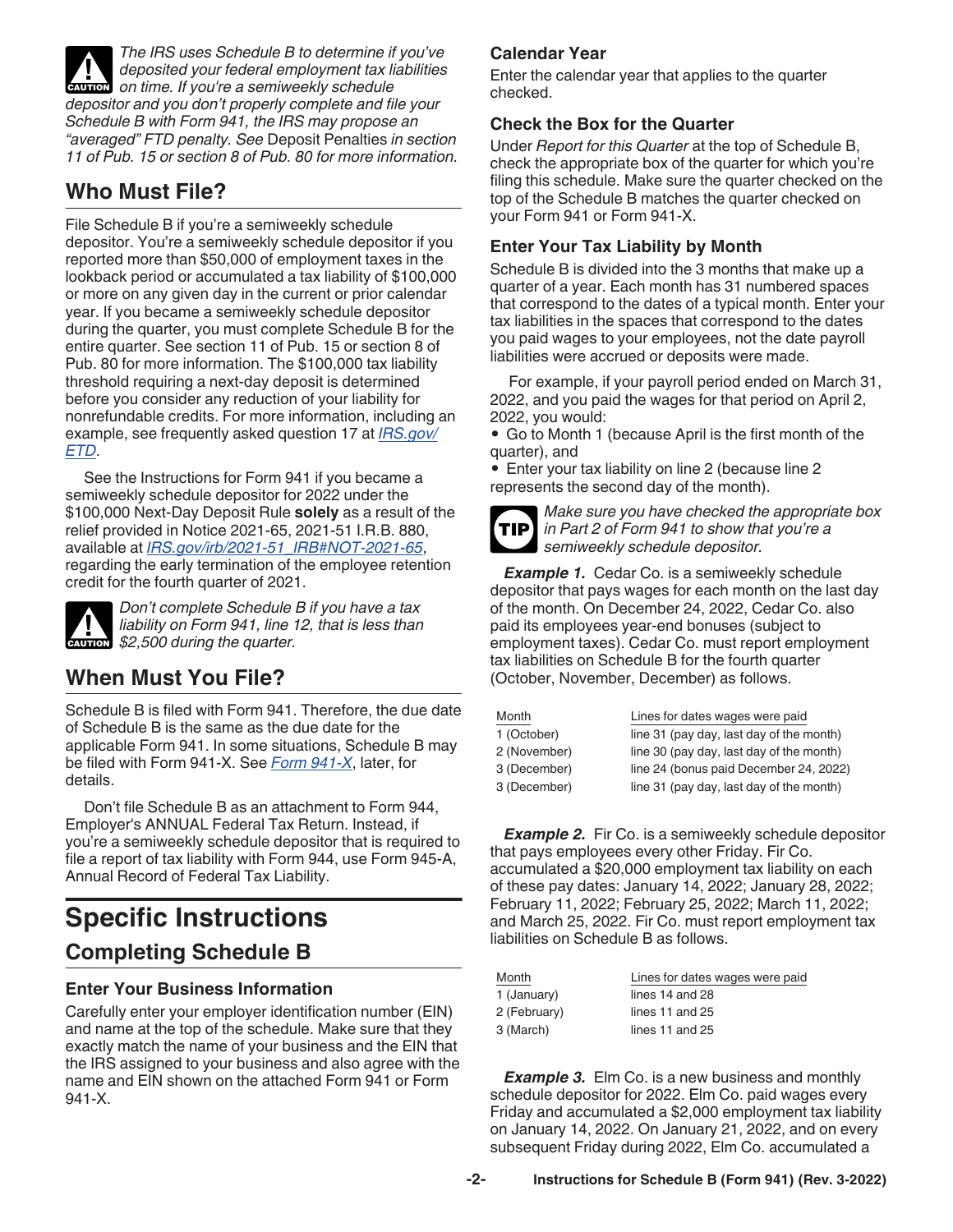<span id="page-2-0"></span>\$110,000 employment tax liability. Under the deposit rules, employers become semiweekly schedule depositors on the day after any day they accumulate \$100,000 or more of employment tax liability in a deposit period. Elm Co. became a semiweekly schedule depositor on January 22, 2022, because Elm Co. had a total accumulated employment tax liability of \$112,000 on January 21, 2022. For more information, see section 11 of Pub. 15 or section 8 of Pub. 80.

Elm Co. must complete Schedule B as shown next and file it with Form 941. Don't check the second box on Form 941, line 16, even though Elm Co. was a monthly schedule depositor until January 22, 2022.

| Month        | Lines for dates wages were paid | Amount to report |
|--------------|---------------------------------|------------------|
| 1 (January)  | line 14                         | \$2,000          |
| 1 (January)  | lines 21 and 28                 | \$110,000        |
| 2 (February) | lines 4, 11, 18, and 25         | \$110,000        |
| 3 (March)    | lines 4, 11, 18, and 25         | \$110,000        |

#### **Total Liability for the Quarter**

To find your total liability for the quarter, add your monthly tax liabilities.

> Tax Liability for Month 1 + Tax Liability for Month 2 + Tax Liability for Month 3 Total Liability for the Quarter

*Your total liability for the quarter must equal line 12 on Form 941; therefore, don't reduce your total liability reported on Schedule B by the*<br> **CAUTION** total liability reported on Schedule B by the *refundable portion of the credit for qualified sick and family leave wages or the refundable portion of the COBRA premium assistance credit.*

#### **Adjusting Tax Liability for Nonrefundable Credits Claimed on Form 941, Lines 11a, 11b, 11d, and 11e**

Semiweekly schedule depositors must account for nonrefundable credits claimed on Form 941, lines 11a, 11b, 11d, and 11e, when reporting their tax liabilities on Schedule B. The total tax liability for the quarter must equal the amount reported on Form 941, line 12. Failure to account for the nonrefundable credits on Schedule B may cause Schedule B to report more than the total tax liability reported on Form 941, line 12. Don't reduce your daily tax liability reported on Schedule B below zero.

#### **Qualified small business payroll tax credit for increasing research activities (Form 941, line 11a).**

The qualified small business payroll tax credit for increasing research activities is limited to the employer share of social security tax on wages paid in the quarter that begins after the income tax return electing the credit has been filed. In completing Schedule B, you take into account the payroll tax credit against the liability for the employer share of social security tax starting with the first payroll payment of the quarter that includes payments of wages subject to social security tax to your employees.

The credit may be taken to the extent of the employer share of social security tax on wages associated with the first payroll payment, and then to the extent of the employer share of social security tax associated with succeeding payroll payments in the quarter until the credit is used. Consistent with the entries on Schedule B, the payroll tax credit should be taken into account in making deposits of employment tax. If any payroll tax credit is remaining at the end of the quarter that hasn't been used completely because it exceeds the employer share of social security tax for the quarter, the excess credit may be carried forward to the succeeding quarter and allowed as a payroll tax credit for the succeeding quarter. The payroll tax credit may not be taken as a credit against income tax withholding, Medicare tax, or the employee share of social security tax. Also, the remaining payroll tax credit may not be carried back and taken as a credit against wages paid from preceding quarters. For more information about the payroll tax credit, go to *[IRS.gov/](https://www.irs.gov/researchpayrolltc) [ResearchPayrollTC](https://www.irs.gov/researchpayrolltc)*.

*Example.* Rose Co. is an employer with a calendar tax year that filed its timely income tax return on April 15, 2022. Rose Co. elected to take the qualified small business payroll tax credit for increasing research activities on Form 6765. The third quarter of 2022 is the first quarter that begins after Rose Co. filed the income tax return making the payroll tax credit election. Therefore, the payroll tax credit applies against Rose Co.'s share of social security tax on wages paid to employees in the third quarter of 2022. Rose Co. is a semiweekly schedule depositor. Rose Co. completes Schedule B by reducing the amount of liability entered for the first payroll payment in the third quarter of 2022 that includes wages subject to social security tax by the lesser of (1) its share of social security tax on the wages, or (2) the available payroll tax credit. If the payroll tax credit elected is more than Rose Co.'s share of social security tax on the first payroll payment of the quarter, the excess payroll tax credit would be carried forward to succeeding payroll payments in the third quarter until it is used. If the amount of the payroll tax credit exceeds Rose Co.'s share of social security tax on wages paid to its employees in the third quarter, the excess credit would be treated as a payroll tax credit against its share of social security tax on wages paid in the fourth quarter. If the amount of the payroll tax credit remaining exceeded Rose Co.'s share of social security tax on wages paid in the fourth quarter, it could be carried forward and treated as a payroll tax credit for the first quarter of 2023.

**Nonrefundable portion of credit for qualified sick and family leave wages for leave taken after March 31, 2020, and before April 1, 2021 (Form 941, line 11b).**  The nonrefundable portion of the credit for qualified sick and family leave wages paid in 2022 for leave taken after March 31, 2020, and before April 1, 2021, is limited to the employer share of social security tax on wages paid in the quarter that is remaining after that share is first reduced by any credit claimed on Form 941, line 11a, for the qualified small business payroll tax credit for increasing research activities; any credit to be claimed on Form 5884-C, line 11, for the work opportunity credit for qualified taxexempt organizations hiring qualified veterans; and/or any credit to be claimed on Form 5884-D for the disaster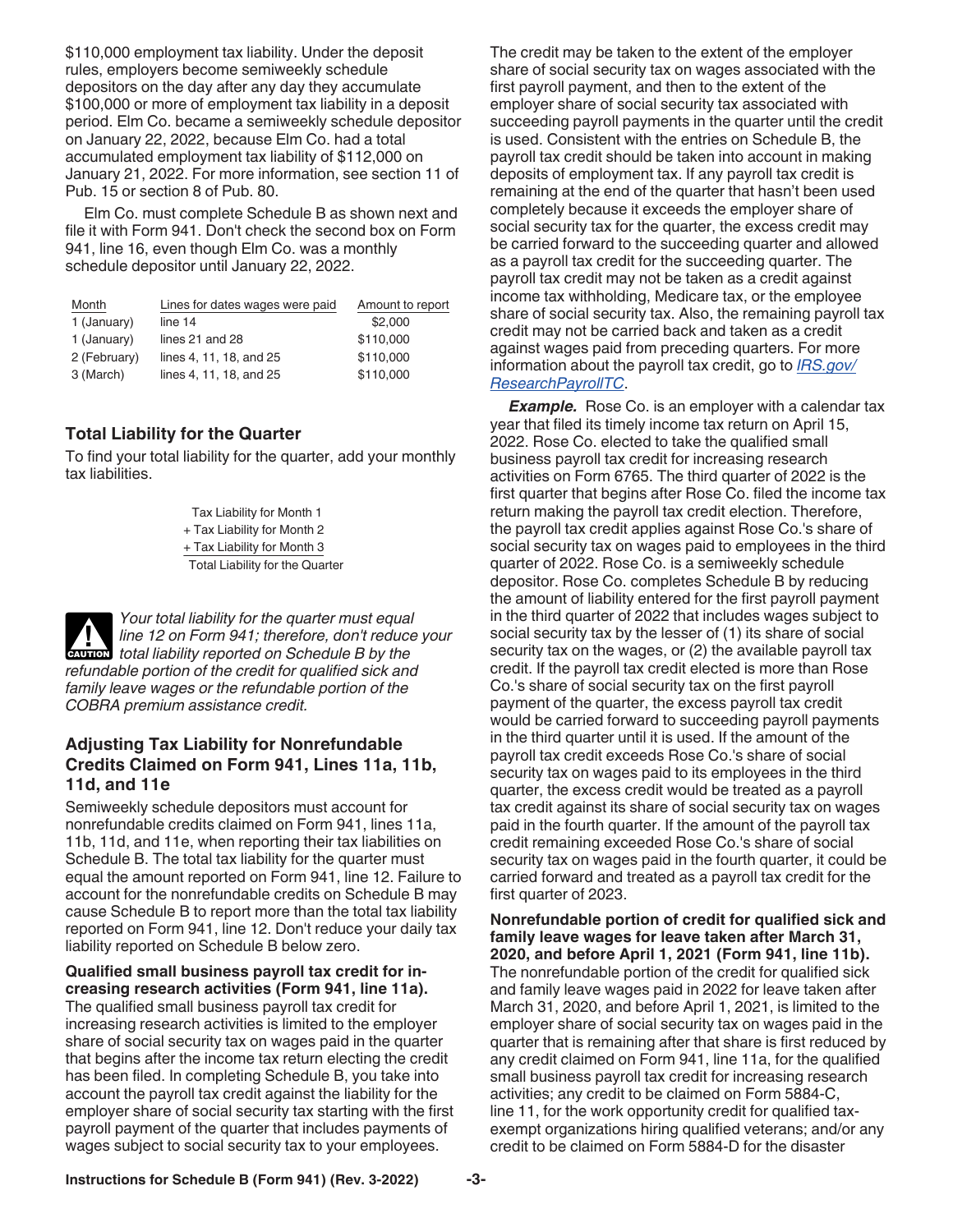<span id="page-3-0"></span>credit for qualified tax-exempt organizations. In completing Schedule B, you take into account the entire quarter's nonrefundable portion of the credit for sick and family leave wages against the liability for the first payroll payment of the quarter, but not below zero. Then reduce the liability for each successive payroll payment in the quarter until the nonrefundable portion of the credit is used. Any credit for qualified sick and family leave wages paid in 2022 for leave taken after March 31, 2020, and before April 1, 2021, that is remaining at the end of the quarter because it exceeds the employer share of social security tax for the quarter is claimed on Form 941, line 13c, as a refundable credit. The refundable portion of the credit doesn't reduce the liability reported on Schedule B. For more information about the credit for qualified sick and family leave wages, including the dates for which the credit may be claimed, go to *[IRS.gov/PLC](https://www.irs.gov/plc)*.

*Example.* Maple Co. is a semiweekly schedule depositor that pays employees every other Friday. In the first quarter of 2022, Maple Co. had pay dates of January 7, January 21, February 4, February 18, March 4, and March 18. Maple Co. paid qualified sick and family leave wages on January 7 and January 21 for leave taken after March 31, 2020, and before April 1, 2021. The nonrefundable portion of the credit for qualified sick and family leave wages for the quarter is \$10,000. On Schedule B (Form 941), Maple Co. will use the \$10,000 to reduce the liability for the January 7 pay date, but not below zero. If any nonrefundable portion of the credit remains, Maple Co. applies it to the liability for the January 21 pay date, then the February 4 pay date, and so forth until the entire \$10,000 is used.

#### **Nonrefundable portion of credit for qualified sick and family leave wages for leave taken after March 31, 2021, and before October 1, 2021 (Form 941,**

**line 11d).** The nonrefundable portion of the credit for qualified sick and family leave wages paid in 2022 for leave taken after March 31, 2021, and before October 1, 2021, is limited to the employer share of Medicare tax on wages paid in the quarter. In completing Schedule B, you take into account the entire quarter's nonrefundable portion of the credit for qualified sick and family leave wages paid in 2022 against the liability for the first payroll payment of the quarter, but not below zero. Then reduce the liability for each successive payroll payment in the quarter until the nonrefundable portion of the credit is used. Any credit for qualified sick and family leave wages that is remaining at the end of the quarter because it exceeds the employer share of Medicare tax for the quarter is claimed on Form 941, line 13e, as a refundable credit. The refundable portion of the credit doesn't reduce the liability reported on Schedule B. For more information about the credit for qualified sick and family leave wages, including the dates for which the credit may be claimed, go to *[IRS.gov/PLC](https://www.irs.gov/plc)*.

**Nonrefundable portion of COBRA premium assistance credit (Form 941, line 11e).** The nonrefundable portion of the COBRA premium assistance credit is limited to the employer share of Medicare tax on wages paid in the quarter that is remaining after that share is first reduced by any credit claimed on Form 941, line 11d, for the nonrefundable portion of the credit for qualified sick

and family leave wages paid in 2022 for leave taken after March 31, 2021, and before October 1, 2021. In completing Schedule B, you take into account the entire quarter's nonrefundable portion of the COBRA premium assistance credit against the liability for the first payroll payment of the quarter, but not below zero. Then reduce the liability for each successive payroll payment in the quarter until the nonrefundable portion of the credit is used. Any credit for COBRA premium assistance that is remaining at the end of the quarter because it exceeds the employer share of Medicare tax for the quarter is claimed on Form 941, line 13f, as a refundable credit. The refundable portion of the credit doesn't reduce the liability reported on Schedule B.

*You may reduce your deposits by the amount of the nonrefundable and refundable portions of the credit for qualified sick and family leave wages, and the nonrefundable and refundable portions of the COBRA premium assistance credit. For more information on reducing deposits, see Notice 2020-22, 2020-17 I.R.B. 664, available at [IRS.gov/irb/2020-17\\_IRB#NOT-2020-22;](https://www.irs.gov/irb/2020-17_IRB#NOT-2020-22) and Notice 2021-24, 2021-18 I.R.B. 1122, available at [IRS.gov/irb/2021-18\\_IRB#NOT-2021-24](https://www.irs.gov/irb/2021-18_irb#not-2021-24).* **TIP**

#### **Correcting Previously Reported Tax Liability**

**Semiweekly schedule depositors.** If you've been assessed an FTD penalty for a quarter and you made an error on Schedule B and the correction won't change the total liability for the quarter you reported on Schedule B, you may be able to reduce your penalty by filing an amended Schedule B.

*Example.* You reported a liability of \$3,000 on day 1 of month 1. However, the liability was actually for month 3. Prepare an amended Schedule B showing the \$3,000 liability on day 1 of month 3. Also, you must enter the liabilities previously reported for the quarter that didn't change. Write "Amended" at the top of Schedule B. The IRS will refigure the penalty and notify you of any change in the penalty.

**Monthly schedule depositors.** You can file a Schedule B if you have been assessed an FTD penalty for a quarter and you made an error on the monthly tax liability section of Form 941. When completing Schedule B for this situation, only enter the monthly totals. The daily entries aren't required.

**Where to file.** File your amended Schedule B, or, for monthly schedule depositors, your original Schedule B at the address provided in the penalty notice you received. If you're filing an amended Schedule B, you don't have to submit your original Schedule B.

#### **Form 941-X**

You may need to file an amended Schedule B with Form 941-X to avoid or reduce an FTD penalty.

**Tax decrease.** If you're filing Form 941-X for a quarter, you can file an amended Schedule B with Form 941-X if both of the following apply.

- 1. You have a tax decrease.
- 2. You were assessed an FTD penalty.